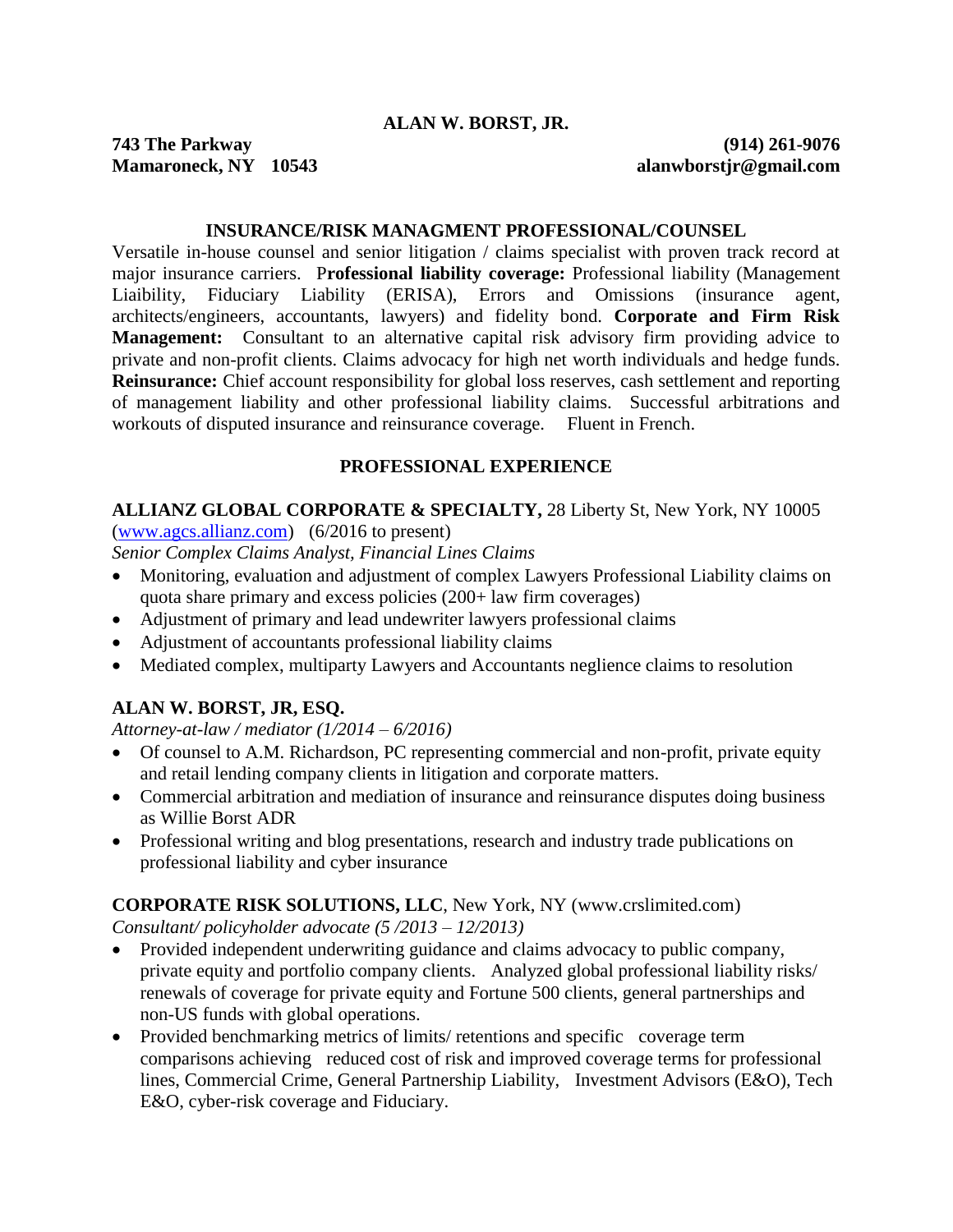• Negotiated coverage issues arising out of SEC investigation coverage, defense costs allocations in merger objection cases following M&A transactions and leveraged buy-outs. Negotiated allocation of defense costs, pre-claim investigation (SEC subpoena) coverage, insured capacity, and conduct exclusions.

## **XL REINSURANCE AMERICA, INC., Stamford, CT [\(www.xlgroup.com\)](www.xlgroup.com) 2003 – 2012**  *Vice President, Senior Account Manager*

- Managed professional liability claims and defense cost exposure of all primary and excess professional lines (public and private D&O, Fidelity Bond, Employment Practices, Lawyers Professional Liability and design professionals).
- Audited claims operations, coverage litigation and senior management of major ceding company accounts. Evaluated claims operations and established ceding company ratings for litigation management, defense budgeting, overall operations, staffing, systems and reserving practices.
- Transitioned claims processing, reserving and settlement from paper to digital environment within time and documentation requirements of Sarbanes-Oxley Act of 2002 and strict departmental guidelines.
- Advised management on loss reserves to measure profitability within ROE requirements.
- Analyzed company-wide exposure to large losses, trends and "events" including financial lines exposure to subprime lending/credit crisis claims, WalMart, Deepwater Horizon, MF Global, Bernard Madoff, Enron, IPO laddering, and backdating of options claims. Provided monthly report on credit crisis claims and developed advanced analytics to predict IBNR loss reserves.
- Claims representation of XL Re's pool participation in ENCON, an Ottawa, Canada-based professional liability MGA established by Marsh & McLennan.

# **AMERICAN INTERNATIONAL GROUP** New York, NY **[\(www.aig.com\)](http://www.aig.com/), 1993 – 2003**  *Director Complex Claims (Securities Class Actions and claims in excess of \$500k)*

- Managed and adjusted complex securities claims on public, private and nonprofit D&O policies. Handled all types of management liability and class action employment disputes. Managed a pending case load of federal securities class actions under Rule 10b-5 of the Exchange Act, Section 11 of the Securities Act of 1933, derivative actions, breach of fiduciary duty, and high profile Title VII violations.
- Mediated dozens of class action securities, corporate governance and employment claims to resolution both independently and with the assistance of monitoring counsel.
- Maintained strong working relationships with securities defense attorneys, employment lawyers, mediators and damage experts. (References available on request.) Drafted AIG's panel counsel guidelines for law firm reporting and billing practices.
- Provided in-house training and instruction to claims examiners and underwriters on negotiation/ advocacy skills and claims trends.

# **SHEFT, WRIGHT AND SWEENEY,** New York, NY **1989 – 1993**

# *Associate Attorney*

- Conducted claims audits of CIGNA-INAPRO and Continental Casualty bank D&O programs, including S&L crisis claims.
- Litigated Declaratory Judgment actions on Superfund environmental coverages for AIG and